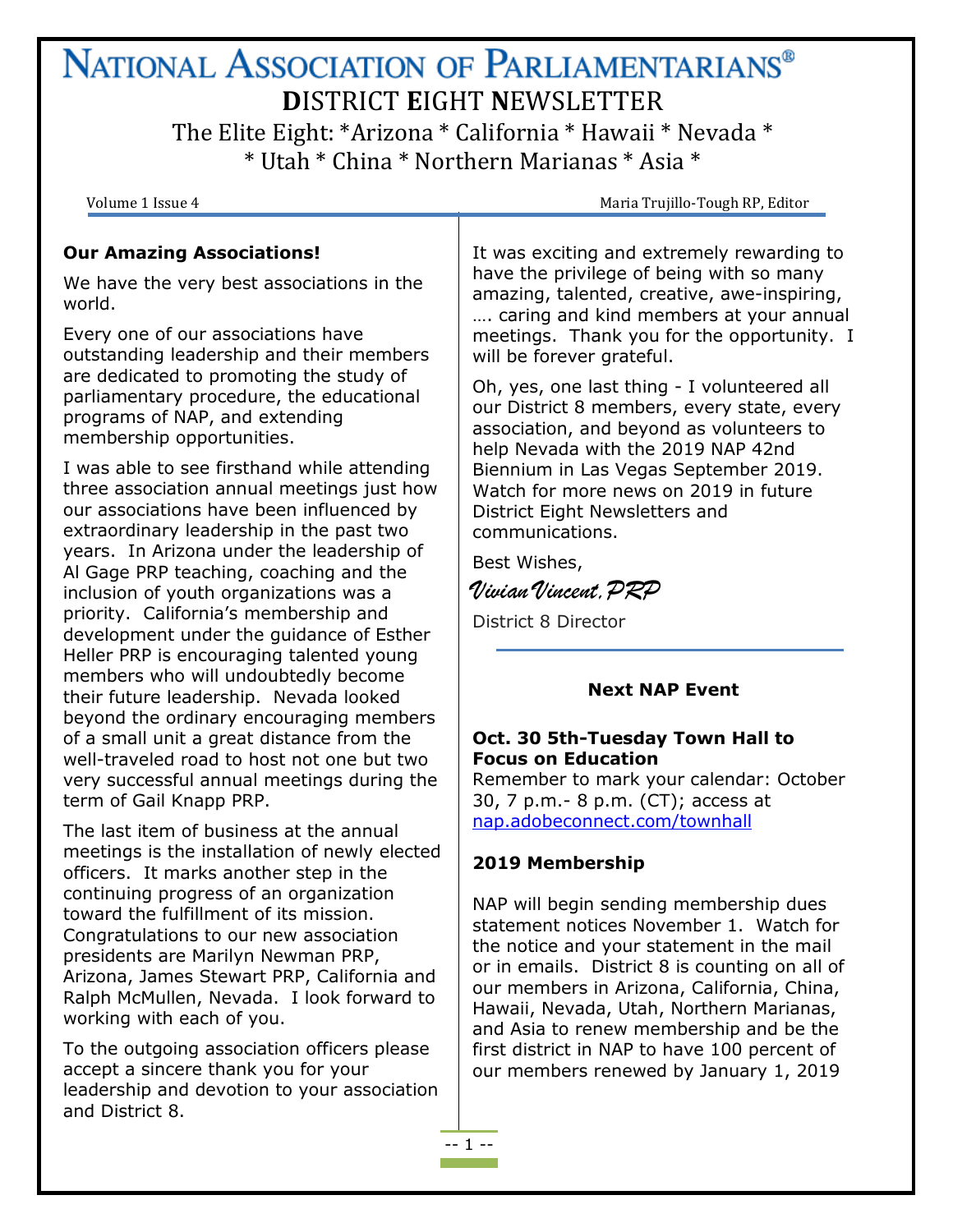#### **More from NAP**

New communications are coming to your inbox. President Jim Jones reported at the MERC meeting October 9 that a series of new webinars will be coming out that will be of interest to RPs.

#### **Welcome 2018 New District 8 Members!!**

#### **Arizona**

Richard McPherson Karen Roepken Constance Johnson Julie Johnson Kenneth McLaren Cara Weddington Tonette Echols

#### **California**

Panagiotis Frousiakis Samantha Wilkins Patrick Hardy Constance Johnson Beverly Chandler Linda Gubba-Reiner Rachel Hilliard Irene Hobbs Elvira Moon Annie Parrish Deborah Williams Lifeng He Zhimin Zhong Jing Lin

#### **China**

Harry Cho Marcie Kamei Christopher Naylon Kendra Oishi

#### **Hawaii**

James Downs Harry Cho Marcie Kamei Christopher Naylon Kendra Oishi

#### **Nevada**

Emily Kjellson

## *Upcoming Events*



#### **ASSOCIATION ANNUAL MEETINGS**

**USAP-**USAP's annual meeting:

November 17, 2018 4:00 - 5:00 p.m. Salt Lake County Government Center - North Building Council Chambers Salt Lake City, Utah

9:00 a.m.-3:30 p.m Parliamentary Training for community participants and USAP members at the same location. Contact Kathy Boyer at [kboyer@powerangle.com](mailto:kboyer@powerangle.com)

## **Unit Events Coming in 2019**

Marvels of Meeting Management Public Workshop Saturday, February 23, 2019 Sponsored by Arizona Alpha Unit of Parliamentarians Mesa Community College Mesa, Arizona

## Reminders

#### *ASSOCIATIONS*

Please submit a list of your new officers to headquarters as soon as possible. Send the name, address, phone number and email address for each new officer to ensure they are on all NAP communication lists.

#### *Time is running out for renewal!*

If you have registered for the remaining 2018 credentialing course modules, please make every effort to participate in November webinars**.**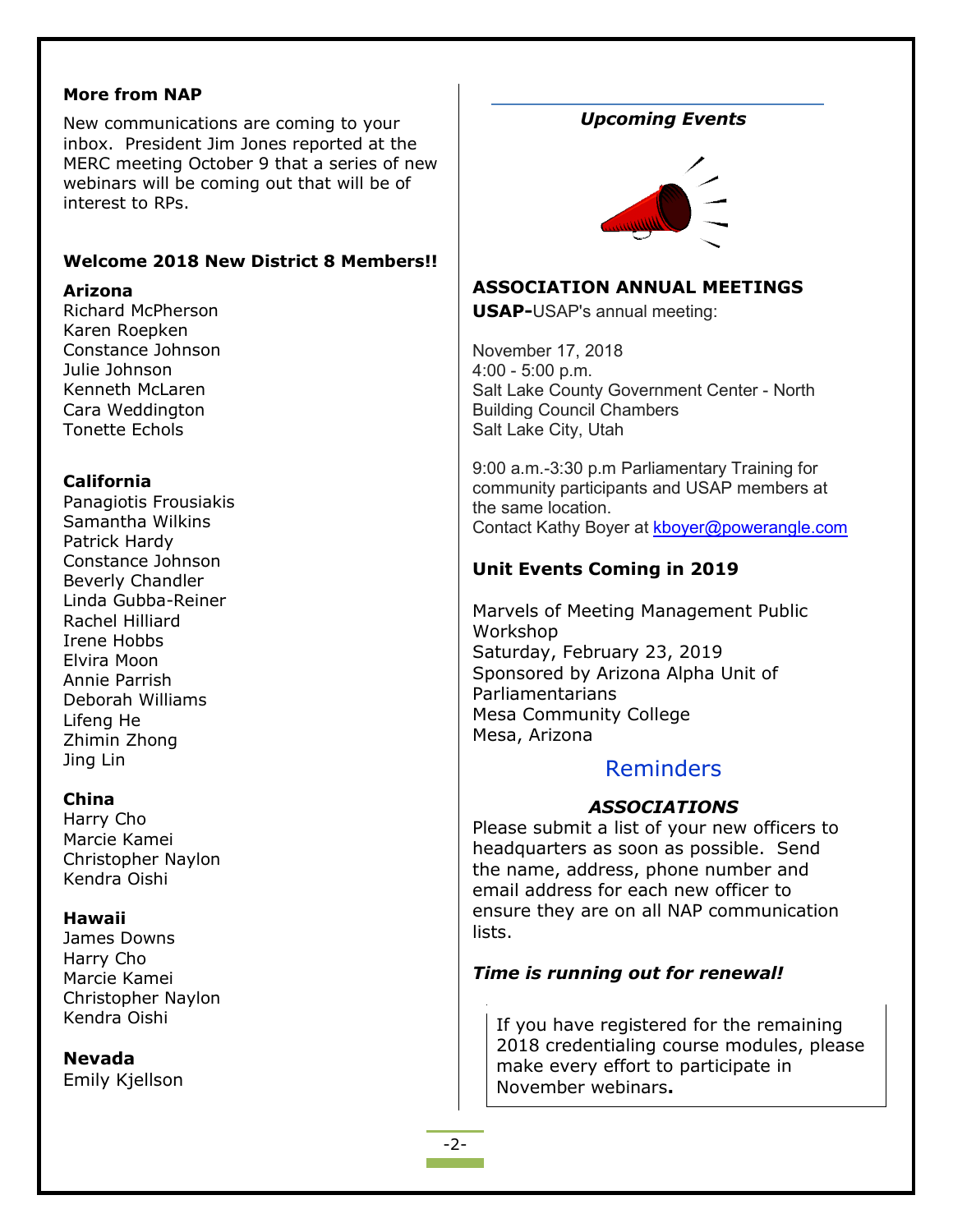#### *YOU MAY NEED CONTINUING EDUCATION UNITS (CEUS)*

If you received your PRP in 2012 and/or have taken the PRC in the past 3 or 4 years you may need to submit your CEU paperwork by December 31, 2018. Log in to the NAP website, go to your profile and it should tell you when your PRP credential is due to expire or if you need to submit paperwork. You also call NAP Headquarters.

The CEU forms are on the NAP website under Documents, Member Resources - Professional Registered Parliamentarians.

Download the following documents to calculate your points and submit the reporting form no later than December 31:

- PRP Renewal 150 Points log
- PRP Renewal-150-Points Worksheet
- PRP Renewal-150-Points Reporting Form April 2015

If you are an RP or PRP who is going to need CEUs by the end of 2019 or 2020 plan to attend the 2019 District 8 Conference meeting and the 2019 NAP convention in Las Vegas. The workshops and other opportunities will give you a big boost in securing your points.

## **From the Archives**

*Thank you to Steve Glanstein PRP, HASP for sharing a piece of our history in the followinge excerpt from the NAP President, Herberta Ann Leonardy.*

January, 1960

# The President's Letter

A Parliamentary Journey

The President's Letter January 1960

## A Parliamentary Journey

 It was a joy to stop in Hawaii and as usual the Hawaii Parliamentary Law Association rolled out the red carpet. A delightful dinner meeting was followed by an informal discussion of ways and means to organize as state. Many points of parliamentary law were discussed. Our sincere thanks to each and every one who made this such an enjoyable experience. Our particular thanks to Dr. and Mrs. Lemes for a delightful drive around the Island of Oahu' to the Hawaii Parliamentary Law Association for a lovely dinner and a charming gift of a necklace of rare seashells; to Mrs. Chong for a visit to an "Herb Pharmacy" and shopping in Chinatown as well as a luncheon with a group of Hawaii's most outstanding businessmen; to Mrs. Motoyama for an unusual Chinese dinner and a visit to an interesting and unusual art exhibit featuring Chinese artists. The parliamentarians in Hawaii are among the best in our organization and it is wonderful experience to visit with them.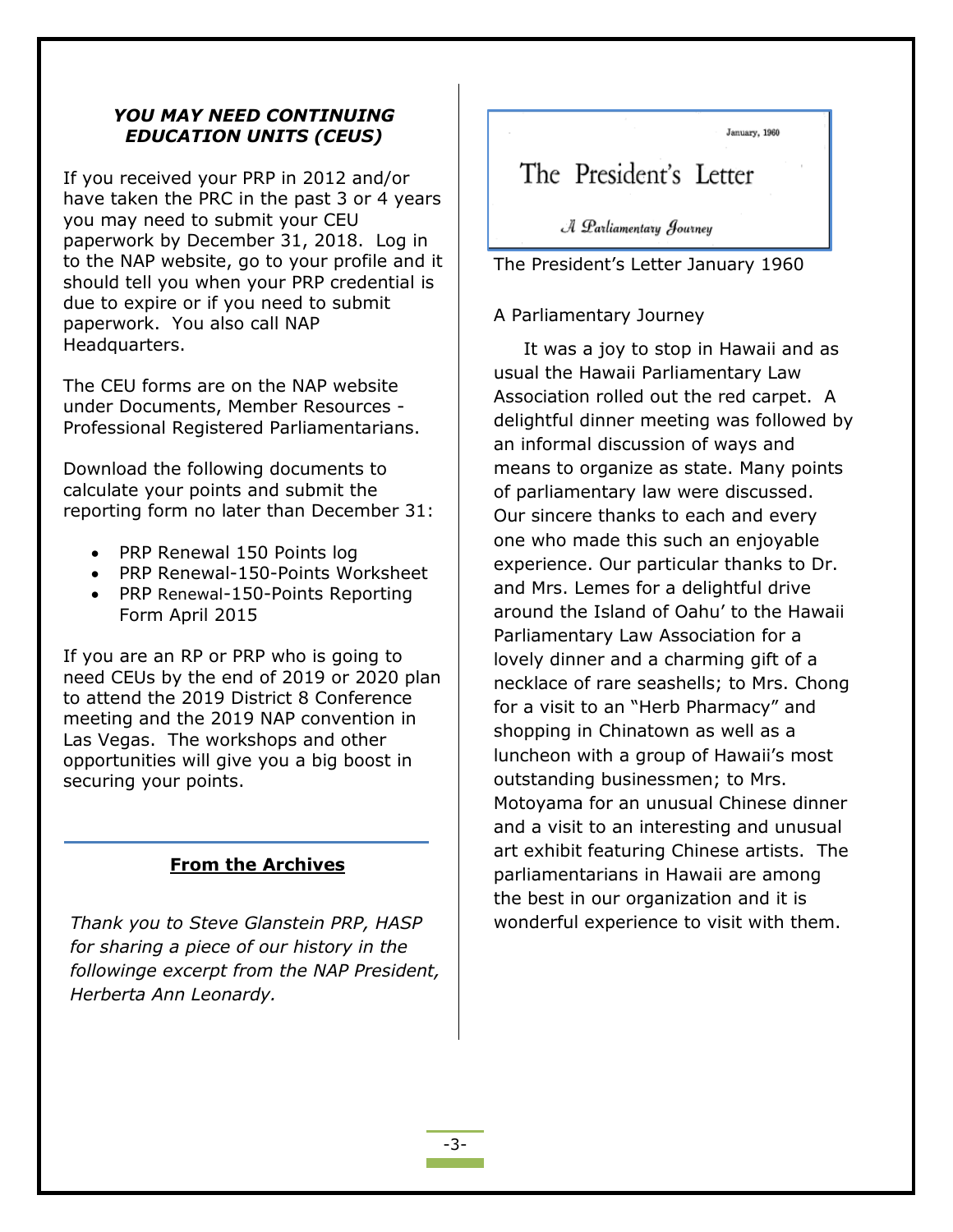Thank you to Maria Trujillo-Tough, District 8 Newsletter Editor and CSAP Treasurer for highlighting the great workshops at the CSAP Annual Meeting in the following article.

### **California State Association of Parliamentarians held their 71st Annual Meeting in Irvine, California on September 28-29**

The Theme was **To Be or Not To Be.…A Parliamentarian!** President Esther Heller PRP presented a workshop on membership and retention on how to connect with other organizations that would benefit from our training. Our own District 8 Director entertained with Parliamentary Olympics-The Number of Rules.

Other workshops included the benefits of hiring a parliamentarian, presented by Maria Trujillo-Tough, RP and Vicki Walter, RP; how to present RONR skills in a creative manner by David Mezzera, PRP; the do's and don't's about minutes, by Rick Sydor, RP-R; and finally, our newly elected President Jim Stewart, PRP shared Get them to Vote! How ballot design affects outcome of elections with special attention to mailed ballots and HOAs.

The newly elected Board is President Jim Stewart, PRP; Vice-President, Esther Heller, PRP, Secretary, Vicki Walter, RP; and Treasurer, Maria Trujillo-Tough, RP. David Mezzera, PRP was appointed Parliamentarian.

## **Congratulations to the 2018-2020 CSAP Board.**









-4-

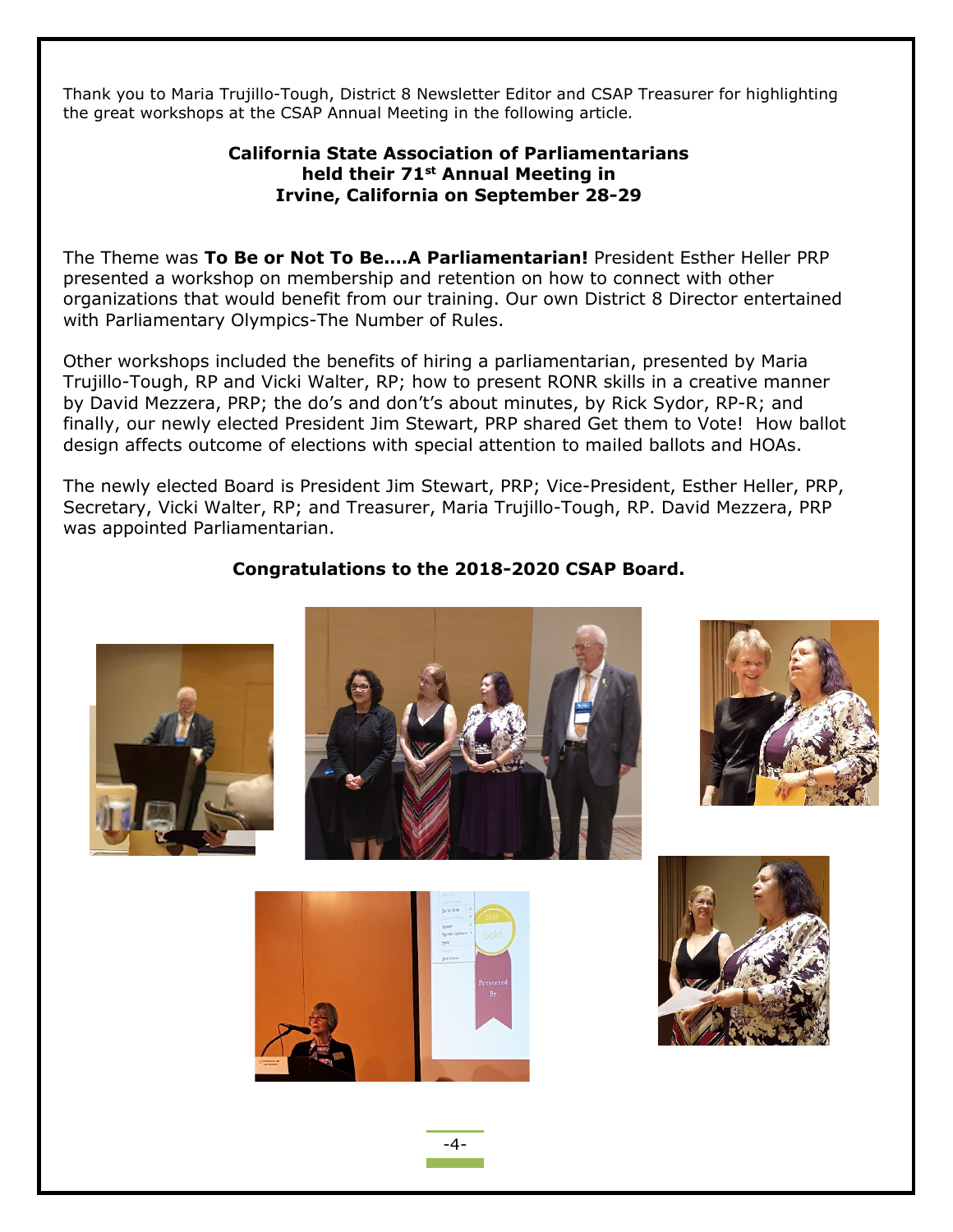### **PICTURES FROM NSAP ANNUAL MEETING RENO, NEVADA September 22, 2018**





If you have photos of your association events we would like to share them. Please send photos to Maria Trujillo-Tough at mvtrujil@gmail.com

#### ⁂⁂⁂⁂⁂⁂⁂⁂⁂⁂⁂⁂⁂⁂⁂⁂⁂⁂⁂⁂⁂⁂⁂⁂⁂⁂⁂⁂⁂⁂⁂⁂⁂⁂⁂⁂⁂

*Send announcements of coming events in your area 3 months in advance to Maria Trujillo-Tough at mvtrujil@gmail.com.*

⁂⁂⁂⁂⁂⁂⁂⁂⁂⁂⁂⁂⁂⁂⁂⁂⁂⁂⁂⁂⁂⁂⁂⁂⁂⁂⁂⁂⁂⁂⁂⁂⁂⁂⁂⁂⁂

## **District 8 Leadership Contacts**

District 8 Director: Vivian Vincent PRP vkvster@gmail.com

## **State Association Presidents:**

| Marilyn Newman PRP | mklaughead@gmail.com    |
|--------------------|-------------------------|
| James Stewart PRP  | jhstew@earthlink.net    |
| Wanchun Sun RP     | Iksunchun@163.com       |
| June Asato PRP     | jasato@hawaii.rr.com    |
| Ralph McMullen     | ralphmcinreno@yahoo.com |
| Kathy Boyer PRP    | kboyer@powerangle.com   |
|                    |                         |